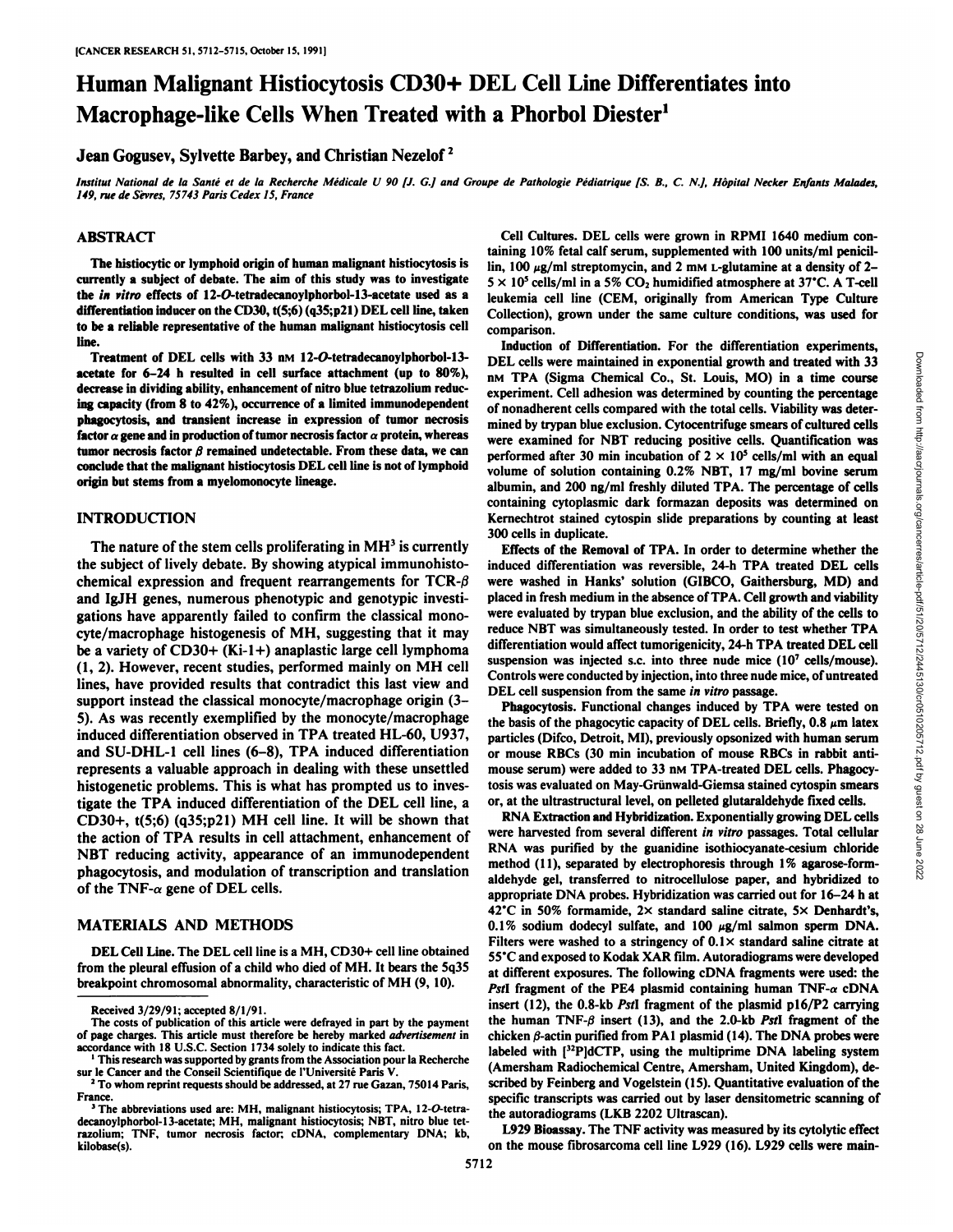tained in RPMI medium with 10% fetal calf serum under standard culture conditions. For the assay, L929 cells were treated with trypsin (0.125%) (GIBCO), washed twice in culture medium, adjusted to a density of 2.5  $\times$  10<sup>5</sup>/ml, and plated (100  $\mu$ l/well) in a 96-well, flatbottomed culture plate. After incubation for 24 h at 37°C in 5%  $CO<sub>2</sub>$ atmosphere, the supernatant was discarded and replaced by 50  $\mu$ l of the samples to be tested and 50  $\mu$ l of actinomycin D (1  $\mu$ g/ml) (Calbiochem, La Jolla, CA). The plate was further incubated for 18 h. Cytotoxicity was measured by the 3-(4,5-dimethylthiazol-2-yl)-2,5-diphenyltetrazolium bromide (Sigma) colorimetrie assay (17) at 570 nm using a microplate reader (MR600; Dynatech, Alexandria, VA) with a reference filter at 630 nm. Samples were tested in duplicate, and results were expressed as lytic units per ml, 1 unit corresponding to a concentration of human recombinant TNF- $\alpha$  of 15-30 pg/ml, as defined by immunodetection. The specificity of this cytotoxic assay for TNF- $\alpha$  was determined by blocking DEL cell medium with serial dilutions of an anti-human recombinant TNF-a monoclonal antibody clone, 3D3 (Medgenix, Fleurus, Belgium).

#### RESULTS

Effects of TPA on Differentiation of DEL Cells.After 24-96 h exposure of exponentially growing DEL cells to 33 nm TPA, an almost total loss of autonomous proliferation occurred (Fig. 1), concurrently with adherence and polykaryon formation. More than 80% of the cells became firmly adherent to the flask substrate. As shown in Table 1, TPA treatment resulted in a progressive increase of the percentage of cells able to reduce NBT considerably. Whereas 5-8% of untreated cells sponta neously reduced NBT, more than 42% of the cells displayed this reducing property after 72 h of TPA exposure (Table 1). When 24-h TPA treated cells were placed in fresh medium without TPA for an additional 48 h, their proliferative capacity returned gradually. Subsequently, following 72 h of culture without an inductor, the percentage of NBT positive cells dropped back to 8%. S.c. injection of treated cell suspension in nude mice  $(10<sup>7</sup>$  cells/mouse) resulted in the development of a solid tumor within 5 weeks. Animals given injections of un treated cells developed tumors in a similar lapse of time.

Effects of TPA on Phagocytosis. Although untreated DEL cells were unable to spontaneously phagocytose opsonized and nonopsonized latex particles and mouse RBCs, TPA treatment induced a limited phagocytic capacity in them. The phagocytic





Table 1 Effects of TPA on NBT reduction and adherence of DEL cells DEL cells were treated with 33 nm TPA for the indicated periods. The percentages of NBT positive and adherent cells were evaluated by counting 300 cells in duplicate. Results are expressed as mean  $\pm$  SE of three experiments, each performed in duplicate.

| Time of<br>exposure (h) | <b>NBT</b> positive<br>(%) | Adherence<br>(%) |
|-------------------------|----------------------------|------------------|
|                         | $3.1 \pm 0.5$              | $3 \pm 0.4$      |
| 12                      | $5.0 \pm 0.4$              | $32 \pm 0.6$     |
| 24                      | $18 \pm 0.6$               | $82 \pm 0.5$     |
| 42                      | $26 \pm 0.2$               | $72 \pm 0.3$     |
| 72                      | $38 \pm 0.4$               | $46 \pm 0.4$     |



Fig. 2. Latex particles phagocytosed by 33 nm TPA treated DEL cells. Total microscopy,  $\times$  28,000.

activity of TPA treated cells was more pronounced for opso nized latex particles  $(4-5\%$  of cells) than for mouse erythrocytes (3%) (Figs. 2 and 3).

Effects of TPA on TNF Gene Expression. Northern blot analysis of total cellular RNA from untreated DEL cells dem onstrated a strong hybridization signal corresponding to the specific 1.7-kb TNF- $\alpha$  band. Following TPA treatment, levels of TNF- $\alpha$  increased from the third hour, reached a maximum by 6-12 h, and returned to normal by 24 h (Fig. 4). For comparison, there was no detectable change in actin mRNA levels (data not shown). TNF- $\beta$  transcripts were not detected prior to or after induction of DEL cells, although specific TNF- $\beta$  transcripts were seen in the control CEM cells (data not shown).

Effects of TPA on TNF Protein Production. Culture supernatants of untreated and TPA treated cells in a time course study, conducted over 96 h, were monitored for biological activity against TNF sensitive L929 cells. Low levels of TNF-  $\alpha$  production, ranging between 10 and 12 units/ml, were detected in supernatants of untreated DEL cells.The level of TNF protein increased progressively throughout 24 h of TPA exposure. The maximum of 43 units/ml was attained after 6 h of exposure; the level declined thereafter to less than 10 units/ ml (Fig. 5). The supernatant cytolytic activity could be inhibited by up to 83% by pretreatment of supernatants with neutralizing anti-human TNF monoclonal antibody.

# 96 **DISCUSSION**

The results of this study indicate that, following treatment by TPA, MH DEL cells were capable of differentiating along a more mature monocyte/macrophage lineage. Indeed, this TPA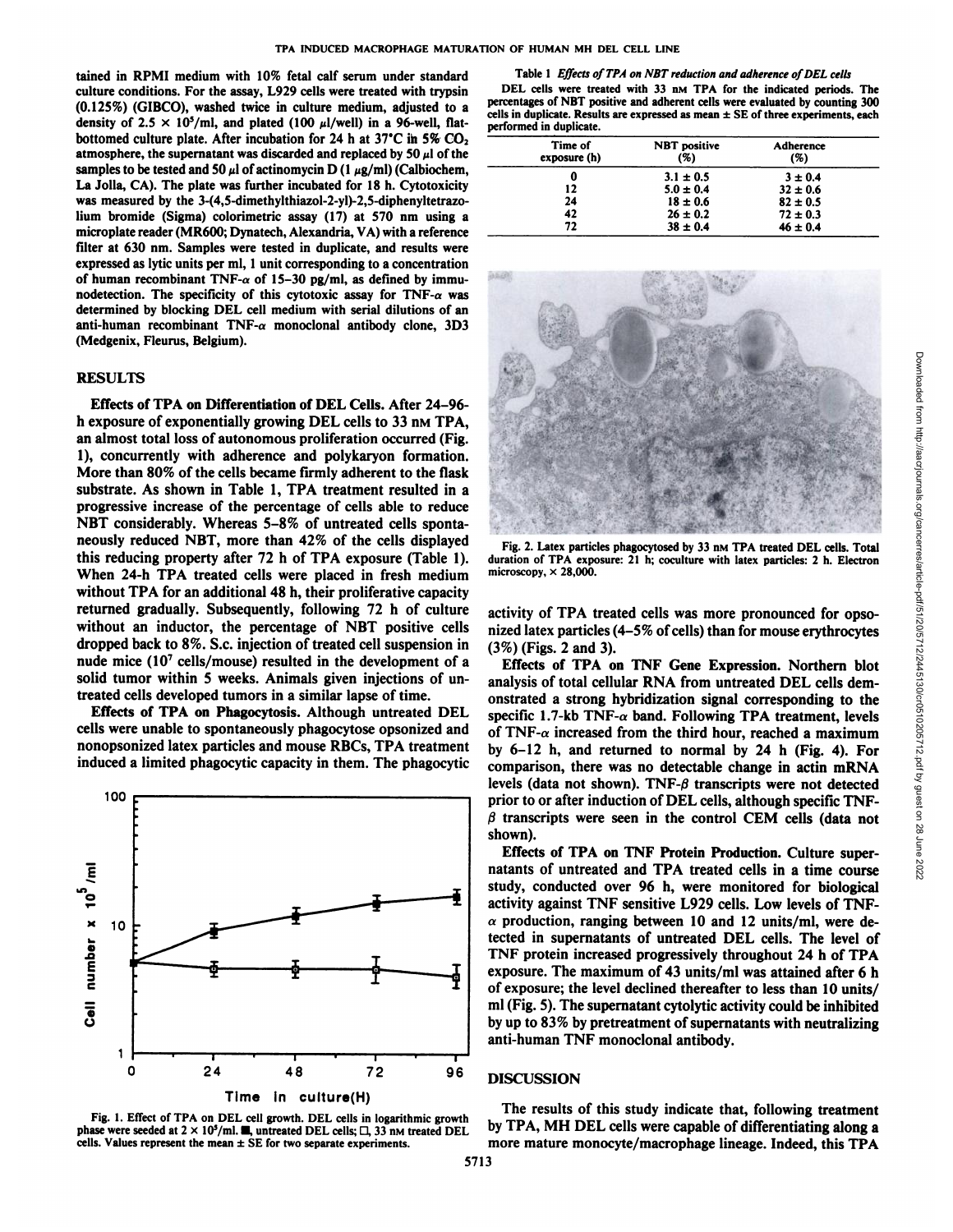

Fig. 3. Erythrophagocytic activity of 24-h, 33 nm TPA treated DEL cells. Time of coculture with mouse opsonized erthrocytes: 6 h. May-Grünwald-Giemsa,  $\times$  600.



Fig. 4. Northern blot analysis of TNF- $\alpha$  RNA levels in DEL cells after exposure to 33 nm TPA at the indicated times. Total cellular RNA (20  $\mu$ g/lane) was hybridized to a <sup>32</sup>P labeled TNF- $\alpha$  cDNA probe. *First lane (DEL)* RNA from untreated DEL cells. TPA induces approximately 4-5-fold increase of the TNF-  $\alpha$  RNA level after 3-6-h treatment.

induced differentiation was characterized by growth inhibition, surface adherence, enhancement of NBT reducing capacity, appearance of an immunodependent phagocytic activity, and increased expression and production of  $TNF-\alpha$ , whereas  $TNF$ *ßwas not expressed. Certainly, no single one of these properties,* taken separately, is specific for lineage determination; however, taken as a whole, they provide convergent arguments in favor of a myelomonocytic origin.

Attachment to glass and plastic surfaces has, for a long time, been regarded as a valuable characteristic of monocyte/macrophage cells, and it is thought to be linked with the presence of some special surface receptors (18-20). As a rule, surface at tachment is associated with a definite inhibition of cell growth. Indeed, 80% of 21/24-h TPA treated DEL cells became adher ent and lost to a large extent their proliferative activity (Fig. 1).  $\Box$ <br>The reduction of NBT into an insoluble blue formazan de-

The reduction of NBT into an insoluble blue formazan de posit is considered to be reliable evidence of cell oxygen con sumption and production of  $H_2O_2$  and free radicals (21, 22). The NBT reduction capacity is present in some specialized cells such as resting neutrophils, monocytes, and alveolar macro phages. This capacity increases dramatically during phagocy tosis and after cell stimulation (23). In particular, Sherman and Lehrer (24) have demonstrated that TPA induces an increase in  $O_2^-$  production by adult rabbit alveolar macrophages. Since lymphoid cells have been found to be devoid of NBT reduction

capacity, both spontaneously and after stimulation, a positive NBT test and especially an increased NBT level following stimulation can be used to characterize cells belonging to the granulocyte/macrophage lineage. The fact that the percentage of DEL cells able to reduce NBT increased from 5-8% to 42% following 72-h TPA exposure provides an indirect but valuable argument in favor of its myelomonocytic origin.

Immunodependent phagocytosis is generally regarded as characteristic behavior of the cells belonging to the myelocyte/ macrophage lineage. Although untreated DEL cells were unable to phagocytose opsonized and nonopsonized material, the fact that TPA treatment was able to induce a phagocytic activity toward opsonized latex particles and mouse RBCs strongly suggests that DEL cells stem from a myelomonocyte lineage. However, compared with the results obtained from studies using HL-60 and U937 cells (6, 7), a percentage of 3-5% of phago cytic nonadherent cells appears rather low. Since nonadherent DEL cells, to a large extent, maintain their viability and tumorigenicity, a simple toxic effect of TPA remains unlikely.

the monaturent cents appears ratter low. Since nonaturent consideration and the relation of the method of TEA remains uniformly, a simple toxic effect of TPA remains unikely.<br>Among the numerous regulatory peptides elaborat tivated macrophages, TNF- $\alpha$  is, along with interleukin 1, one of the best characterized. Although TNF- $\alpha$  synthesis has occasionally been reported in T- and B-cells (25, 26) and in Reed-Sternberg cells (27), its production is usually attributed to cells of the histiocyte lineage (28, 29). Although having a partial homology in the amino acid sequence and a comparable cytolytic activity, TNF- $\beta$  is generally regarded as a product of Tcell activity (30). The fact that TNF- $\alpha$ , but not TNF- $\beta$ , transcriptionally regulates the production of colony stimulating factor 1 by human monocytes accentuates the differences be tween these two cytokines (31). Consequently, the transcriptional activation of these cytokine genes, the production of active molecules, and their increase following drug treatment can be used as a reliable cell marker. Our results indicate that the TNF- $\alpha$  gene is inherently and spontaneously transcribed in DEL cells. Moreover, this TNF- $\alpha$  transcription is modulated by TPA treatment (Fig. 4). Conversely, TNF- $\beta$  is not expressed either spontaneously or following TPA treatment. As shown by the cytolytic activity of culture supernatants on L929 responsive cells, the active transcription of TNF- $\alpha$  is accompanied by the production and the release of TNF- $\alpha$  protein, since its cytotox-



Fig. 5. Effect of TPA on production of TNF- $\alpha$  protein by DEL cells. The supernatants of 33 nM TPA treated DEL cells were assayed for their cytotoxic activity toward TNF sensitive L929 cells. Values represent the mean ±SE for three separate experiments performed in duplicate.